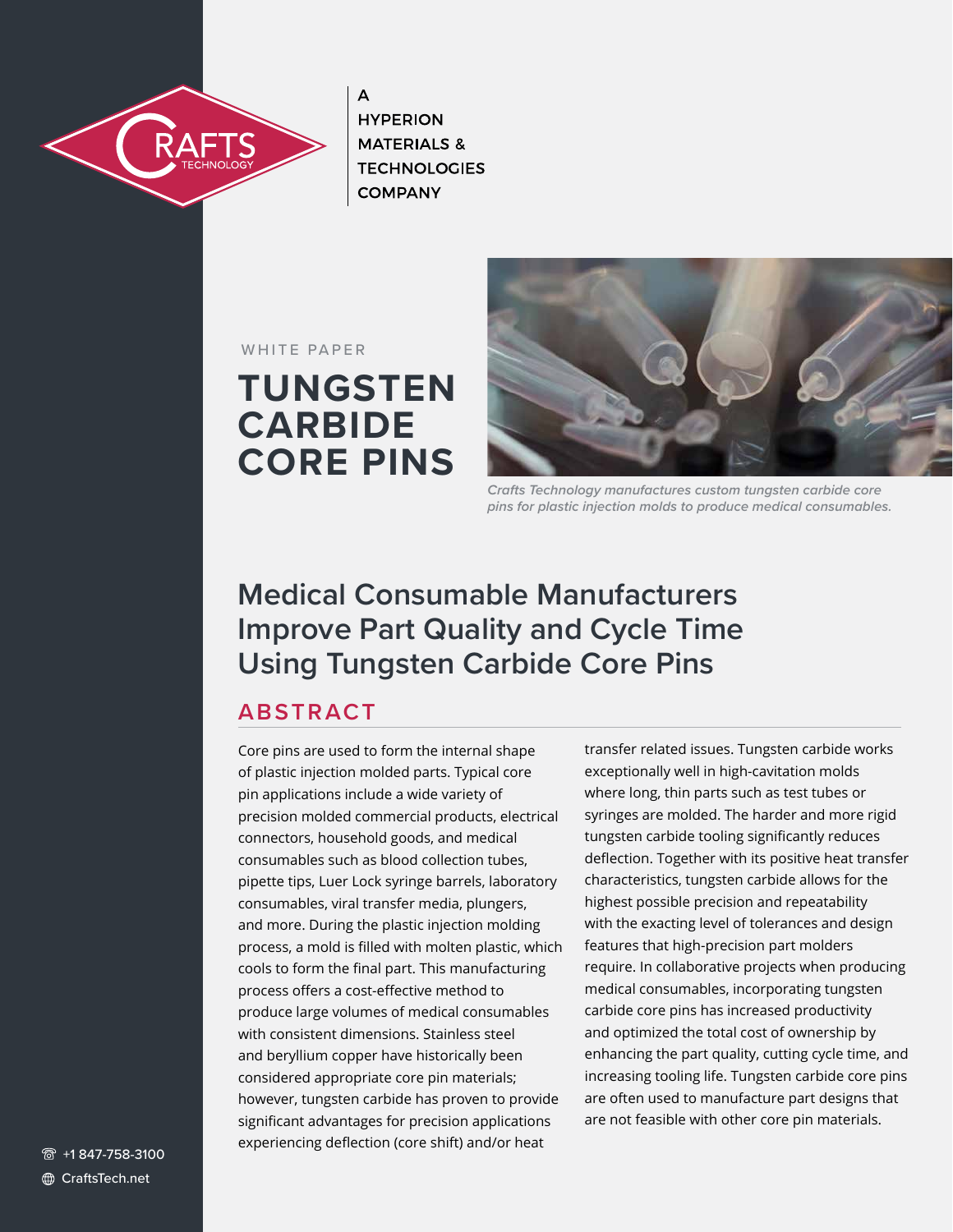

### **TUNGSTEN** CARBIDE CORE PINS

A **HYPERION** MATERIALS & **TECHNOLOGIES COMPANY** 

### WHITE PAPER: **KEY TAKEAWAYS**

- › Over the past 15 years, the use of innovative core pin metals has significantly improved high-cavitation plastic injection molding technologies
- › Tungsten carbide core pins are appropriate for high-cavitation medical molds such as test tubes, pipettes, and syringes
- › The rigidity of tungsten carbide core pins makes possible the absolute minimization of tooling deflection (core shift) during the molding process
- › With superior heat transfer characteristics, tungsten carbide's cooling capabilities are maximized (like beryllium copper, but without its health hazards)
- › Tungsten carbide core pins offer improved core pin wear life
- › Molding cycle times can reduce by 25%-40% with the high thermal conductivity benefits of tungsten carbide
- › Defect rates are reduced with increased repeatability and the ability to achieve tighter tolerances, which improves yield and process stability, and offers the highest possible process capability [Cpk] for injection molded parts
- **IMPROVED 1** Improved technologies provide the ability to apply various surface finishes, including the Society of Plastics Industry (SPI) Finish A-1 standard
- › Existing molds can be retrofitted with tungsten carbide core pins
- › Cost benefits increase with economies of scale

## **INTRODUCTION**

Core pins are fixed elements that create a specific cavity shape in plastic injection molded components. They are usually machined separately and assembled into a side of the mold. Over the past few decades, innovative engineers have found new applications for tungsten carbide. Today, it's used in everything from the tip of a rotating ballpoint pen to the working end of mining and earth drilling equipment. As the use of tungsten carbide has expanded, medical consumable manufacturers experiencing quality issues have collaborated with engineering teams that specialize in developing products that demand superhard materials. Today, tungsten carbide has gained acceptance as the preferred core pin material for specific consumable applications throughout the medical industry.

## **BACKGROUND**

Historically, plastic injection tool makers have experimented with different metals to reduce deflection and improve heat transfer when producing core pins. With production volumes for medical plastic injection consumables often reaching the millions, cycle time is critical to profitability. Injection molded parts with deep internal features require long core pins. During cooling, the plastic contracts and heat is transferred through the core pin. Heat transfer is dependent upon the thermal conductivity of the core pin. Before the development of tungsten carbide core pins, stainless steel and copper alloys were the material of choice. However, copper alloys are not rigid, and for high-aspectratio configurations, they will deflect during the injection phase. This deflection results in unacceptable part tolerances. In situations where deflection occurs, hardened tool steel is often used, but because steel does not have high thermal conductivity, cycle times suffer.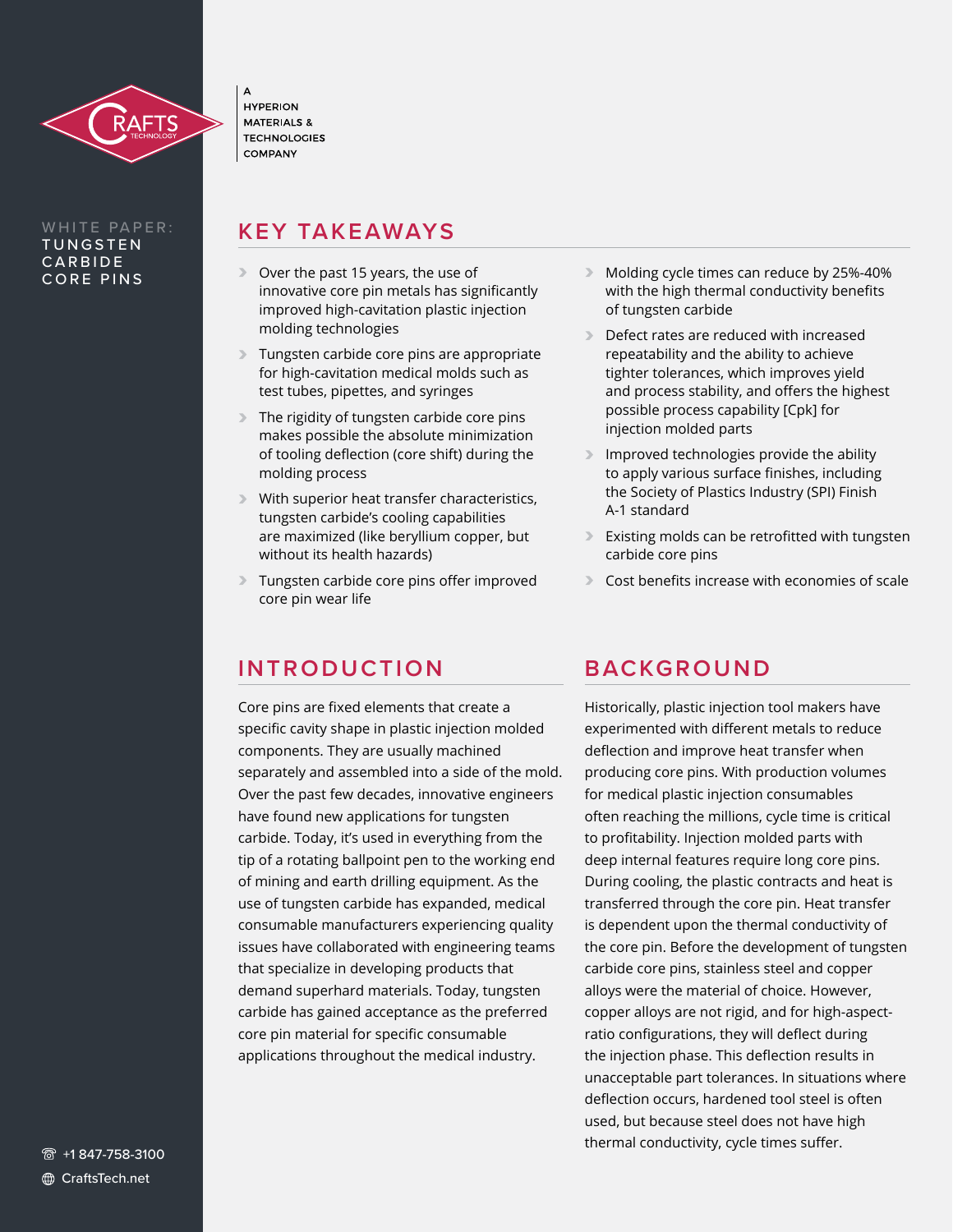

WHITE PAPER: **TUNGSTEN** CARBIDE CORE PINS

A **HYPERION MATERIALS & TECHNOLOGIES COMPANY** 

### **SOLUTION**

Transformational engineering balances materials science, engineering design, and design for manufacturability to develop novel approaches that optimize every aspect of the value stream.

By incorporating a harder, more rigid tungsten carbide core pin, deflection (core shift) is significantly reduced. Coupled with its thermal transfer properties, heat dissipation improves with tungsten carbide, allowing for the highest possible manufacturing precision and repeatability with injection molded parts.

### **OVERALL BENEFITS OF TUNGSTEN CARBIDE**

Tungsten Carbide is more expensive than steel or beryllium copper; however, the expense is offset by improvements in part quality, molding speeds, and tool life because of superior rigidity, heat transfer characteristics, and wear resistance.

To further advance the utility of this technology, expert engineering teams balance the properties of tungsten carbide tooling by varying its chemical makeup. Material properties within the tungsten carbide family can differ significantly. Care must be taken to select the correct grade for specific applications. For example, tungsten carbide designed for an end mill would not be the best choice for a core pin application.

#### HOW TUNGSTEN CARBIDE BENEFITS CYCLE TIME

The effect on cycle time is magnified because of the thermal transfer properties of tungsten carbide **(APPX. A)**. Some molds with steel core pins are run hotter than needed to improve the flowability of the plastic and reduce injection pressure in the name of limiting deflection. With tungsten carbide core pins, molds can run at a lower temperature with no correction for deflection. Running a mold at lower temperatures, even if just a few degrees, will improve the efficacy of cooling sub-systems and prolong the life of sub-systems, such as the hot runner system.

The combination of rigidity, heat transfer, and hardness (wear resistance) capabilities allows molders to improve the process parameters. Tungsten carbide tooling is harder and more rigid than other mold tooling materials, which allows for the highest possible manufacturing precision and repeatability. Maximizing repeatability allows for the absolute minimization of tooling deflection during the molding process.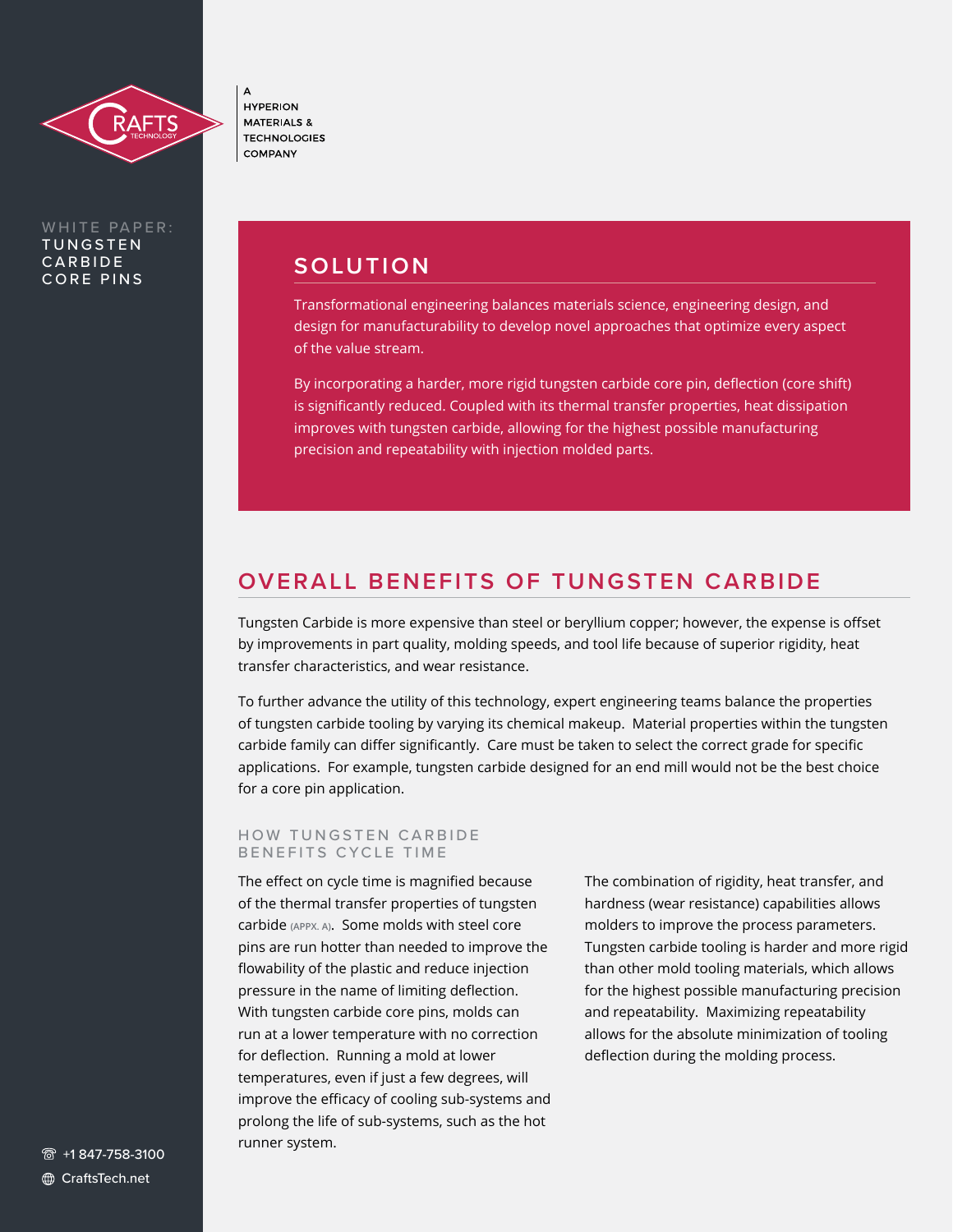

#### WHITE PAPER: TUNGSTEN CARBIDE CORE PINS

A **HYPERION** MATERIALS & **TECHNOLOGIES COMPANY** 

#### HOW TUNGSTEN CARBIDE REDUCES CORE PIN DEFLECTION

Core pins are commonly made of 420 SS, H-13, or M-2 tool steel. The Modulus of Elasticity, which is the material's ability to resist bending, of tungsten carbide is more than double that of 420 SS, H-13, and M-2 and about 4X that of beryllium copper alloys. A theoretical calculation illustrates the benefit of this material property on deflection.

It is possible to model a core pin as a simple cantilevered beam with a distributed load, in which case the maximum deflection of Point B is calculated as:

$$
\sigma_B = \frac{wL^4}{8EI}
$$

Where  $\sigma_{\scriptscriptstyle R}$  is the deflection distance in the downward vertical direction,  $\boldsymbol{w}$  is the pressure applied to the beam,  $L$  is the length of the beam,  $E$  is the Modulus of Elasticity, and  $\boldsymbol{I}$  is the Moment of Inertia for the beam profile.

If we calculate the deflection for two scenarios, one with a tungsten carbide core pin and one with a steel core pin, we will see the following:

$$
\sigma_{w_c} = \frac{wL^4}{8E_{w_c}I} \qquad \sigma_S = \frac{wL^4}{8E_SI}
$$

Where  $\sigma_{w_c}$  is the deflection of the tungsten carbide core pin, and  $\sigma S$  is the deflection of the steel core pin. Suppose we maintain the same core pin geometry and pressure: in that case the parameters for  $w$  ,  $L$  and  $I$  are the same for each scenario, leaving the modulus of elasticity as the only differentiating factor between the deflection of the tungsten carbide core pin and the steel core pin. Combining the two equations above using the common variables, we can determine a theoretical comparison between the two deflections.

$$
\sigma_{w_c} * E_{w_c} = \frac{wL^4}{8I} = \sigma_S * E_S
$$

Using 30,000 kpsi for the modulus for steel and 85,000 kpsi for the modulus for tungsten carbide, we find:

$$
\sigma_{w_c} = \frac{\sigma_S * E_S}{E_{w_c}} = \frac{30,000}{85,000} \sigma_S = 0.35 \sigma_S
$$

In other words, the deflection experienced with tungsten carbide cores is approximately 35% of the deflection experienced with steel cores. Theoretically, if you replace a steel core pin with a tungsten carbide core pin, you can see a 65% reduction in deflection.

Simulation software confirms this calculation and goes a step further by including thermal conductivity effects. Simulation comparisons for tungsten carbide core pins versus 420 SS core pins show deflection reductions around 64% **(APPX. B)**.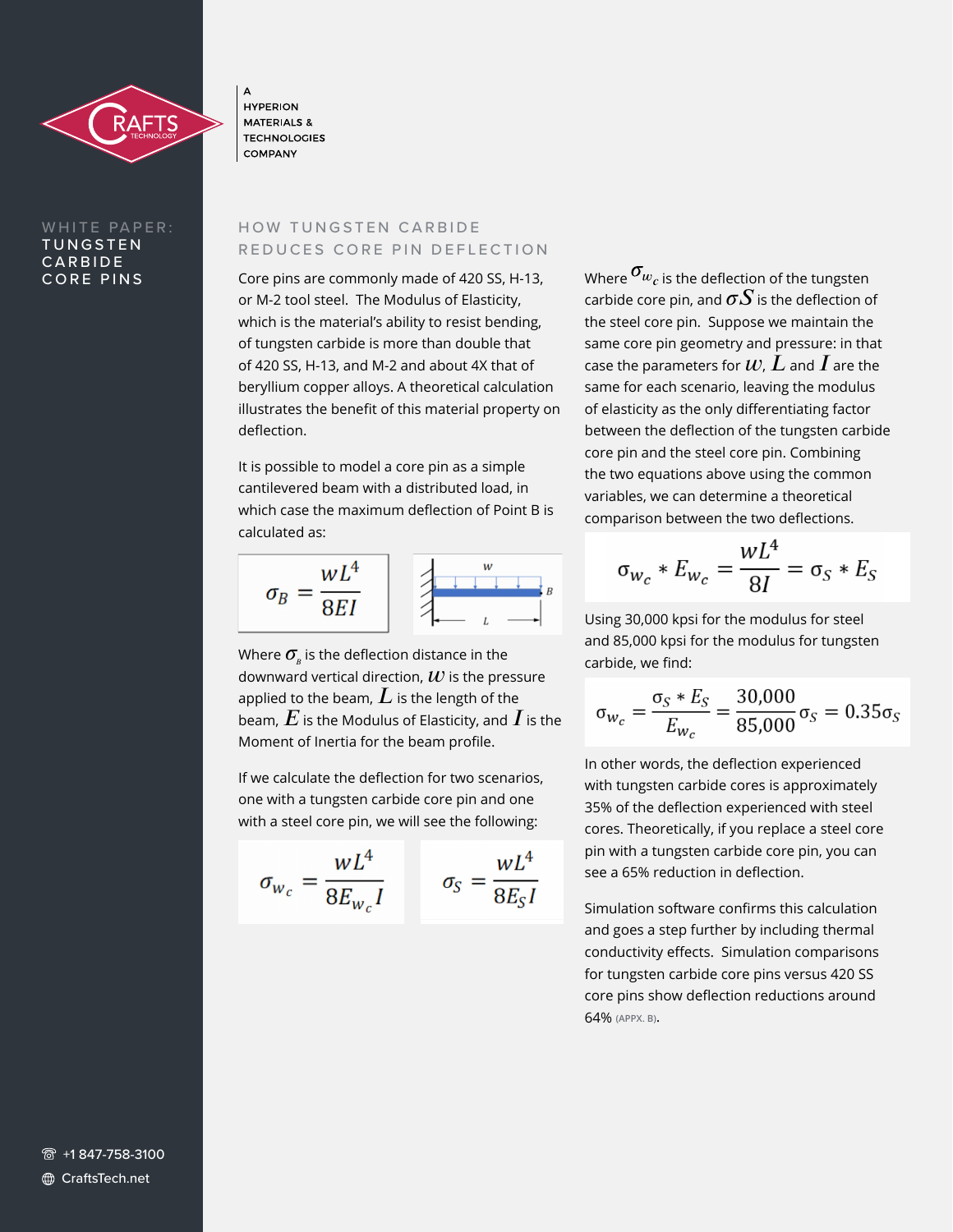

#### WHITE PAPER: **TUNGSTEN CARBIDE** CORE PINS

A **HYPERION MATERIALS & TECHNOLOGIES COMPANY** 

#### HOW TUNGSTEN CARBIDE MAXIMIZES HEAT TRANSFER

Tungsten carbide tooling is used to produce highprecision molded parts at the fastest cycle time possible. The material allows for higher molding speeds due to its superior heat transfer characteristics.

Using tungsten carbide core pins in plastic injection molded medical consumables has resulted in cycletime savings of as much as 20 to 40 percent without sacrificing the quality of the molded part.

Regardless of core pin material, the smaller the diameter and the longer the exposed length, the more difficult it is to keep cool. Tungsten carbide core pins have a very high thermal conductivity versus their steel alloy counterparts. In a simulation, the tip of a blood tube using tungsten carbide core pins cooled to 61°F, while in the same amount of time, the tip of the blood tube made with 420 SS core pins was still over 80°F during filling and cooling **(APPX. C)**.

Advantages of higher thermal conductivity

- › Core pin heat dissipates into the mold faster
- › Core pin temperatures rise less during filling
- › The part cools faster

Ultimately, the higher thermal conductivity of tungsten carbide allows heat to dissipate from the core pin to the mold faster, resulting in improved quality and cycle time.

#### HOW TUNGSTEN CARBIDE **MAXIMIZES CORE PIN** WEAR LIFE

Rounding out the advantages that tungsten carbide presents to molders is the overall wear life of the tooling. Molders have experienced improved wear life when migrating from steel and copper alloys to tungsten carbide, especially in glass-filled automotive, consumer goods, and peek-filled applications.

The wear life of mold tooling is a function of material hardness. When comparing the maximum attainable hardness of beryllium copper alloy (42 HRc) and 420 SS alloys (52 HRc) to tungsten carbide (~76 HRc), it is easy to see why tungsten carbide is chosen to resist wear in many applications. It is common to see a 5X-10X life improvement when moving from steel to tungsten carbide.

### **CONCLUSION**

The use of tungsten carbide core pins has transformed plastic injection molding for medical consumables. By fostering strong synergies between manufacturing, engineering, and materials science capabilities, Crafts Technology has created solutions that significantly enhance the overall performance and productivity of the molding process by reducing defects and decreasing cycle time. While the initial cost of tungsten carbide core pins is more expensive than other traditional materials, the return on investment is justified by quality, productivity, and wear life improvements.

**8** +1847-758-3100 CraftsTech.net

By evaluating the characteristics of the material and the impact of the manufacturing process, to ensure that the part is produced at the exact specifications desired and at a cost-effective price point, innovative design approaches can develop a system that maximizes value.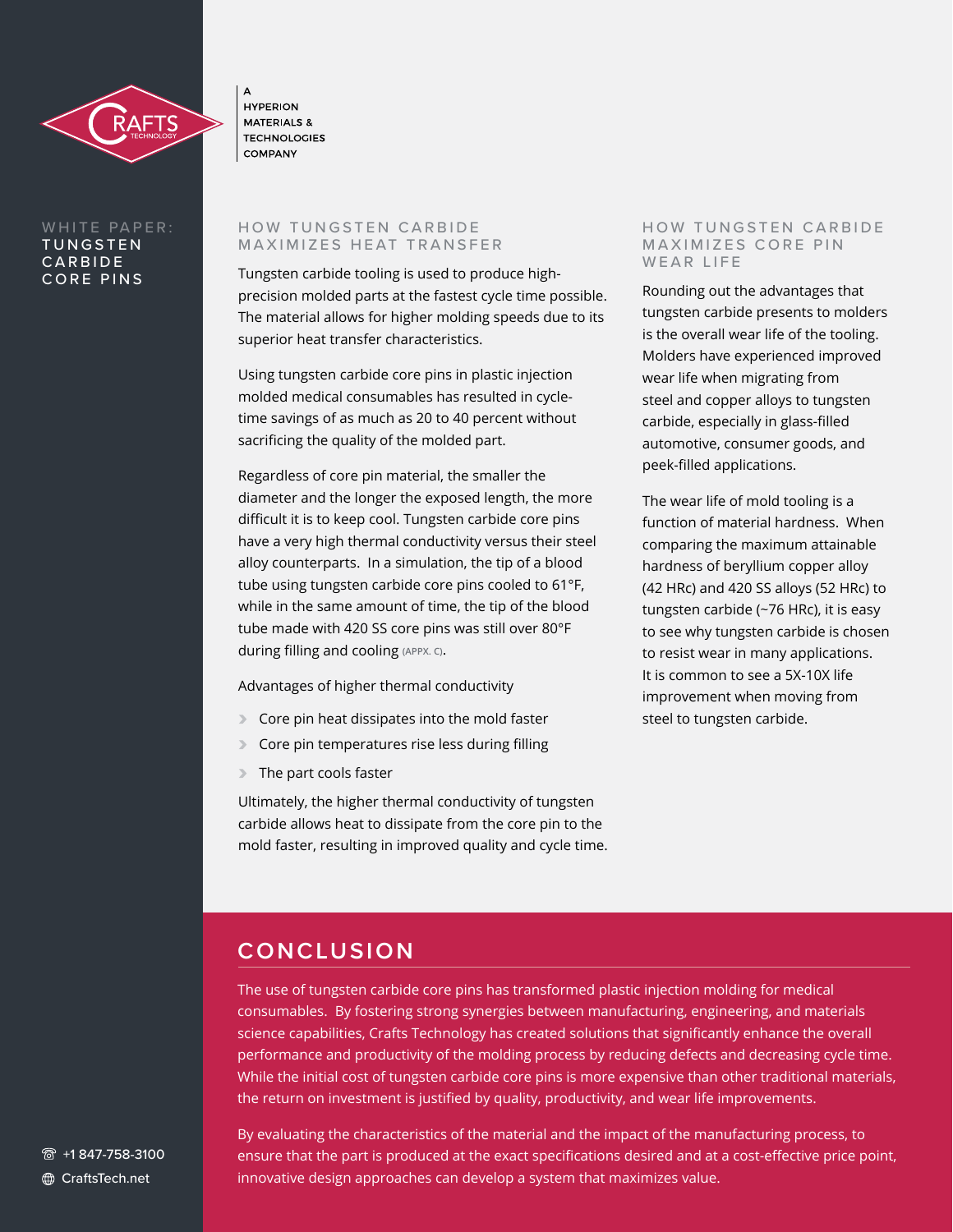

 $\overline{\mathsf{A}}$ **HYPERION MATERIALS & TECHNOLOGIES COMPANY** 

**Crafts Technology** has produced custom injection mold tooling for over 15 years, enhancing hundreds of critical niche molding application processes. We engineer and manufacture precision, complex form tungsten carbide core pins, catheter tip bushings, pin bushings, gate bushings, inserts, ejectors, and other injection molding tooling with the exacting level of tolerances and design features that high-precision medical consumable molders require. At Crafts Technology, we develop solutions to achieve a variety of precise criteria based on your specific application. We invite you to partner with us to determine the cost-effectiveness of our unique solutions.

**We invite you to partner with us to determine the cost-effectiveness of our unique setups.**

- $\circled{8}$  + 1 847-758-3100
- **ED** CraftsTech.net
- $\boxtimes$  engineering@craftstech.net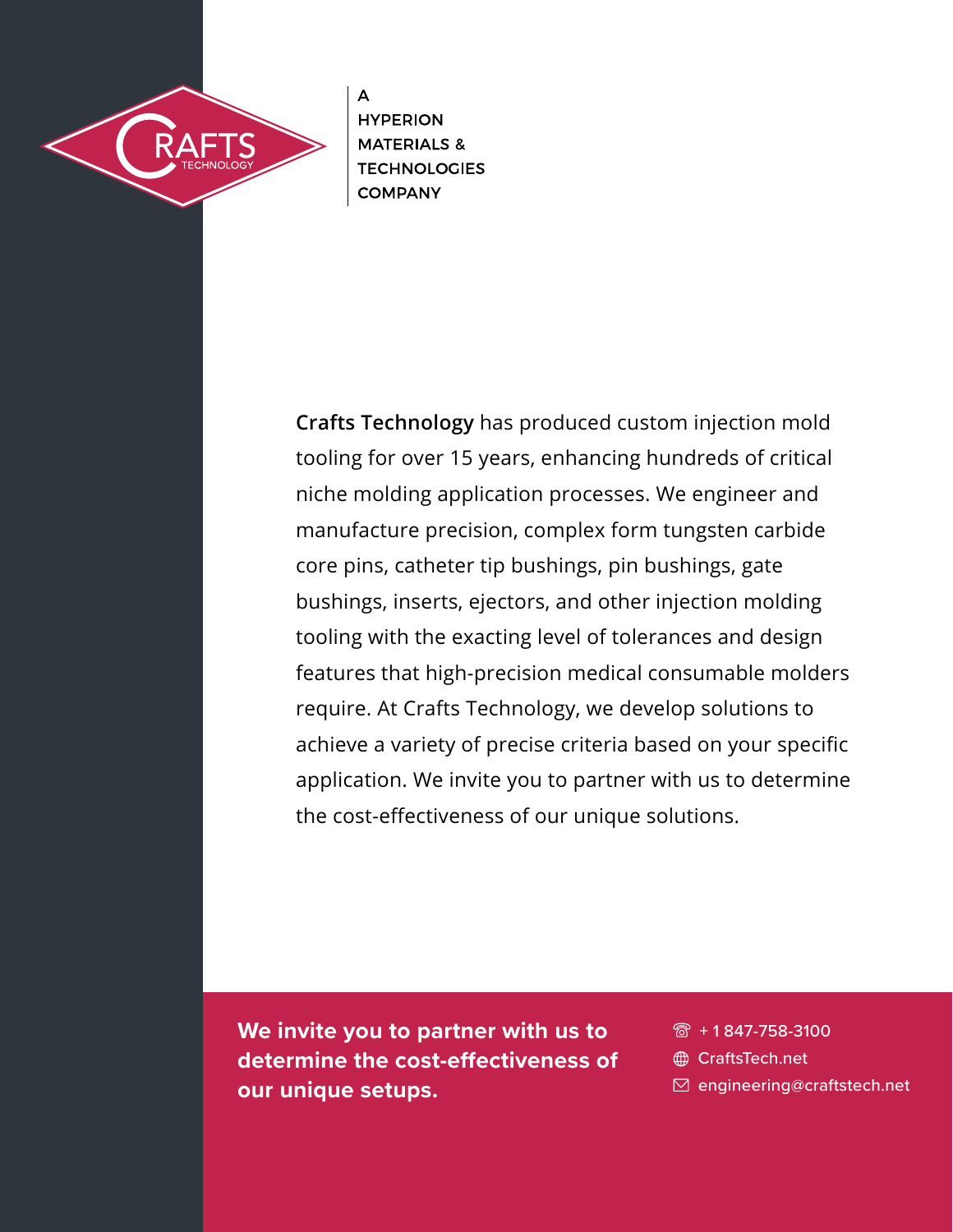

 $\boldsymbol{\mathsf{A}}$ **HYPERION MATERIALS & TECHNOLOGIES COMPANY** 

# **Core Pin Material Properties** APPENDIX A

| <b>Material Type</b>                                          |                | Craftalloy™ 10C<br><b>Tungsten Carbide</b> | Craftalloy <sup>™</sup> 15C<br><b>Tungsten Carbide</b> | <b>420SS</b> | H <sub>13</sub> | P <sub>20</sub> | M <sub>2</sub> | <b>Copper-Beryllium Alloy (98%</b><br>Cu, 2% Be) |
|---------------------------------------------------------------|----------------|--------------------------------------------|--------------------------------------------------------|--------------|-----------------|-----------------|----------------|--------------------------------------------------|
| Young's Modulus of<br>Elasticity                              | kpsi           | 85,000                                     | 77.600                                                 | 30,000       | 31,000          | 30,000          | 30,000         | 19,000                                           |
|                                                               | GPa            | 586                                        | 535                                                    | 207          | 214             | 207             | 207            | 131                                              |
| Thermal Conductivity                                          | Btu/(ft-hr-oF) | 60                                         | 60                                                     | 14.4         | 14.2            | 17.3            | 11             | 75                                               |
|                                                               | W/cm-oC        | 104                                        | 104                                                    | 24.9         | 24.5            | 30              | 19             | 130                                              |
| Thermal Expansion<br>Coefficient                              | x10-6/oC       | 5.5                                        | 6.2                                                    | 10.3         | 10.4            | 12.1            | 11             | 17.3                                             |
|                                                               | x10-6/oF       | 3.06                                       | 3.44                                                   | 5.7          | 5.8             | 6.7             | 6.1            | 9.6                                              |
| Density                                                       | g/cm3          | 14.4                                       | 14.0                                                   | 8.03         | 7.8             | 7.86            | 8.14           | 8.36                                             |
|                                                               | lb/in3         | 0.52                                       | 0.50                                                   | 0.29         | 0.28            | .284            | .294           | .302                                             |
| Specific Heat                                                 | Btu/(lb-oF)    | 0.051                                      | 0.051                                                  | 0.11         | 0.11            | 0.11            | 0.11           | 0.091                                            |
|                                                               | J/(kg-K)       | 213                                        | 213                                                    | 460          | 460             | 460             | 460            | 380                                              |
| Hardness                                                      | <b>HRC</b>     | ~80<br>(92 HRa)                            | ~176<br>(90 HRa)                                       | 52           | 54              | 48              | 66             | 42                                               |
| Poisson Ratio                                                 | $\%$           | 0.22                                       | 0.23                                                   | 0.24         | 0.30            | 0.29            | 0.29           | 0.30                                             |
| Wear Resistance                                               |                | Best                                       | Best                                                   | Good         | Good            | Good            | Good           | Poor                                             |
| Cost                                                          | $\sqrt{2}$     | \$\$\$\$                                   | \$\$\$\$                                               | \$\$         | \$              | \$              | \$             | \$                                               |
| *All values are close approximations - actual values may vary |                |                                            |                                                        |              |                 |                 |                |                                                  |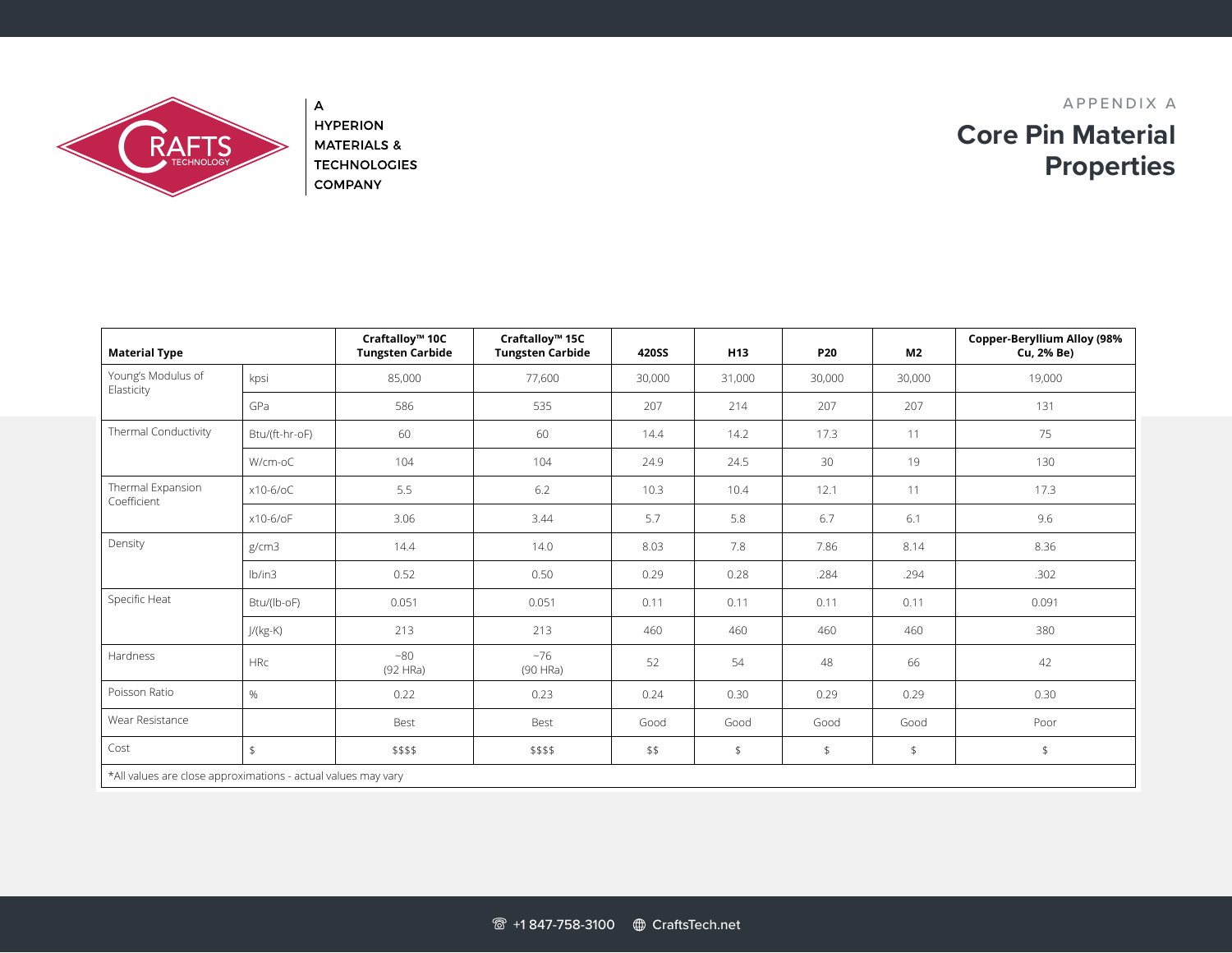#### APPENDIX B



A **HYPERION MATERIALS & TECHNOLOGIES COMPANY** 

## **Core Pin Deflection - Z Axis, SIGMASOFT Simulation involving H13, CraftAlloy Tungsten Carbide, and 420SS Core Pins**

- › Image shows the distortion of the core pin in the Z direction during filling with an amlification factor of 50x
- › Highest core deflection when the material begins to flow into the cavity at 0.115 sec
- › Highest distortion in Z direction:
	- ⋅ H13 : 0.0089 in
	- ⋅ Tungsten Carbide : 0.0033 in
	- ⋅ 420 SS : 0.0092 in
- › Tungsten carbide is the most rigid and deflects less
- › Tungsten carbide reduces core pin deflection by ~64% in the Z direction